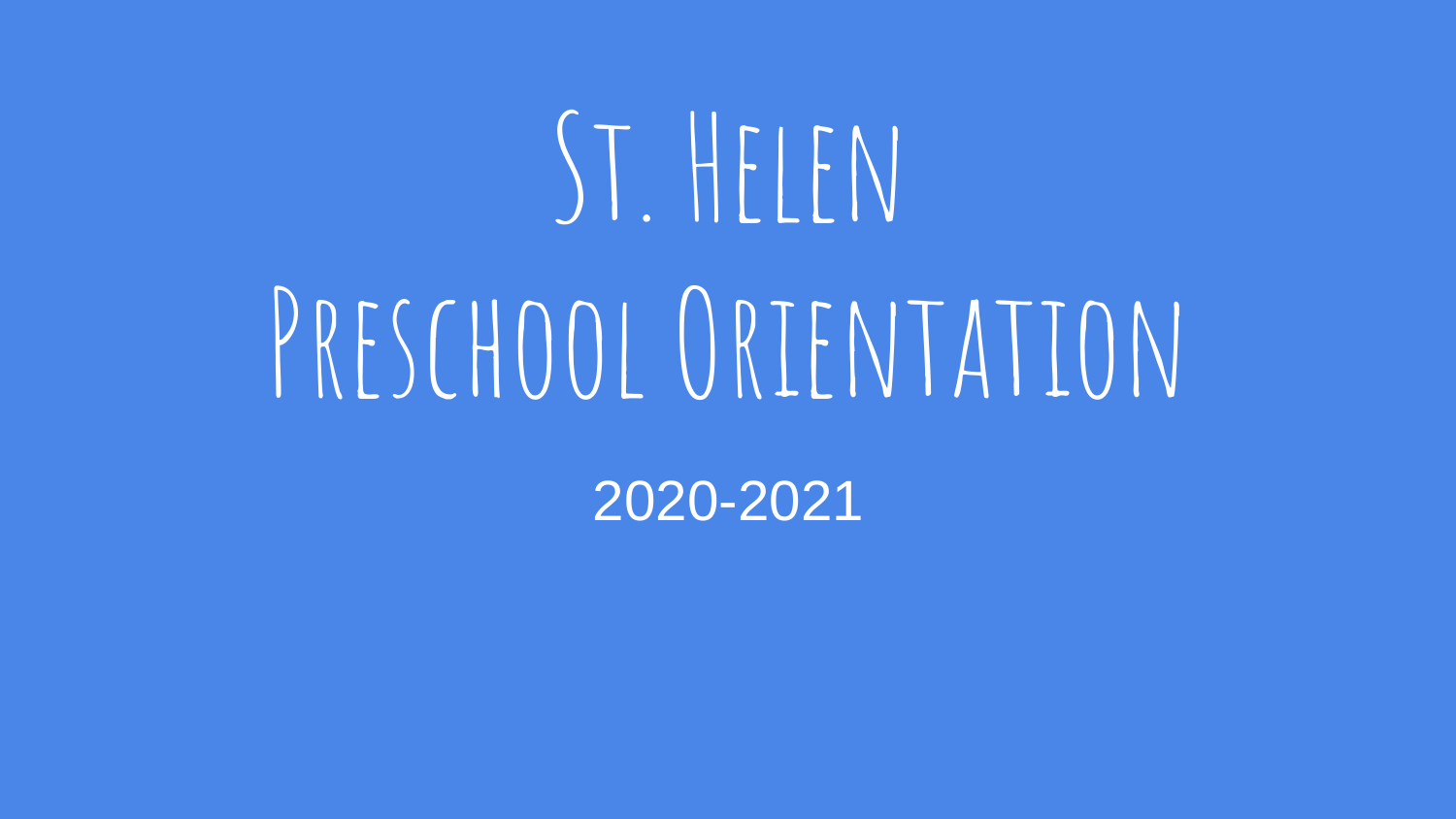#### SCHOOL MISSION

Based on Gospel values, St. Helen Catholic School is committed to the holistic education of all children.

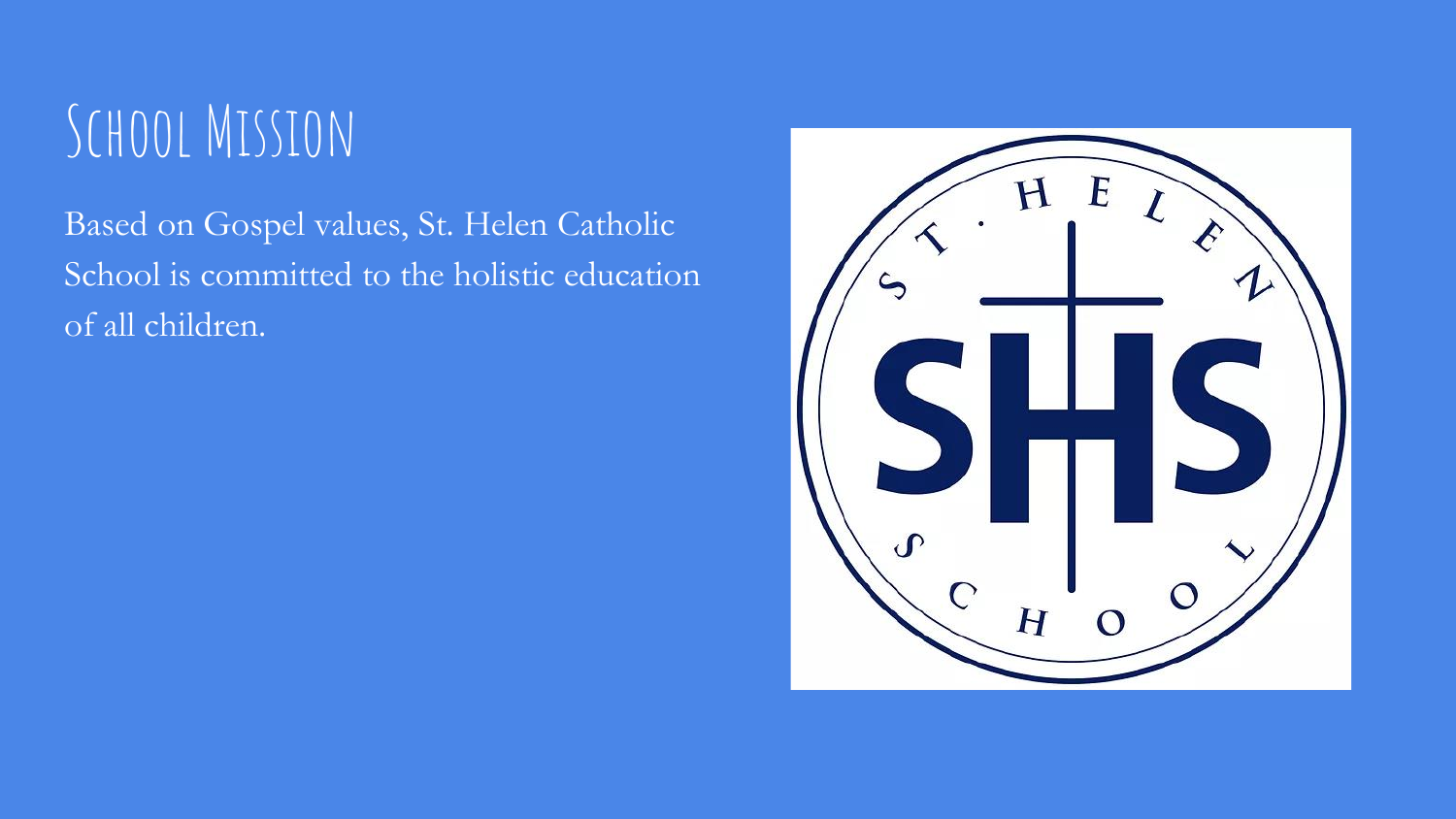#### SCHOOL MISSION

We believe in fostering creativity, motivation, and acceptance in a nurturing and safe environment.

We embrace our multicultural student body and strive to develop a globally aware and responsible school community committed to excellence.

We *unite* to promote service to the school, parish, and community in the vision of Christ.

We encourage education opportunities that enable children to develop positive self-esteem toward becoming exemplary citizens.

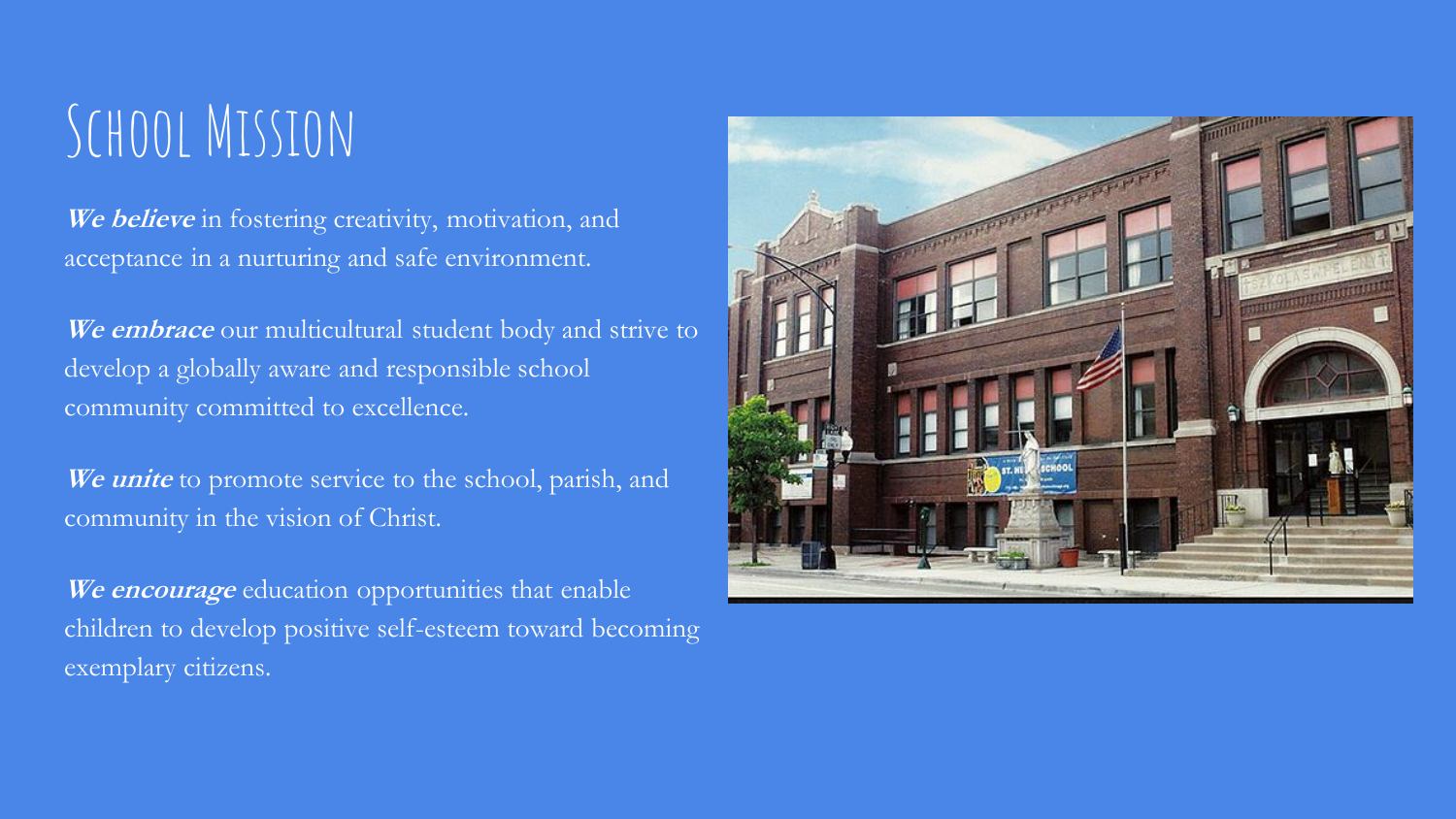#### A child's play is their work!

St. Helen Preschool is a child-centered program designed to meet the needs of our youngest learners. We believe children learn best when they are actively engaged in meaningful hands-on activities. Through this learning the child will begin to develop readiness skills in mathematics, reading, and writing. We provide guided and free-play to nurture their imaginations and problem solving skills. They will also continue to improve those very important language and social skills.

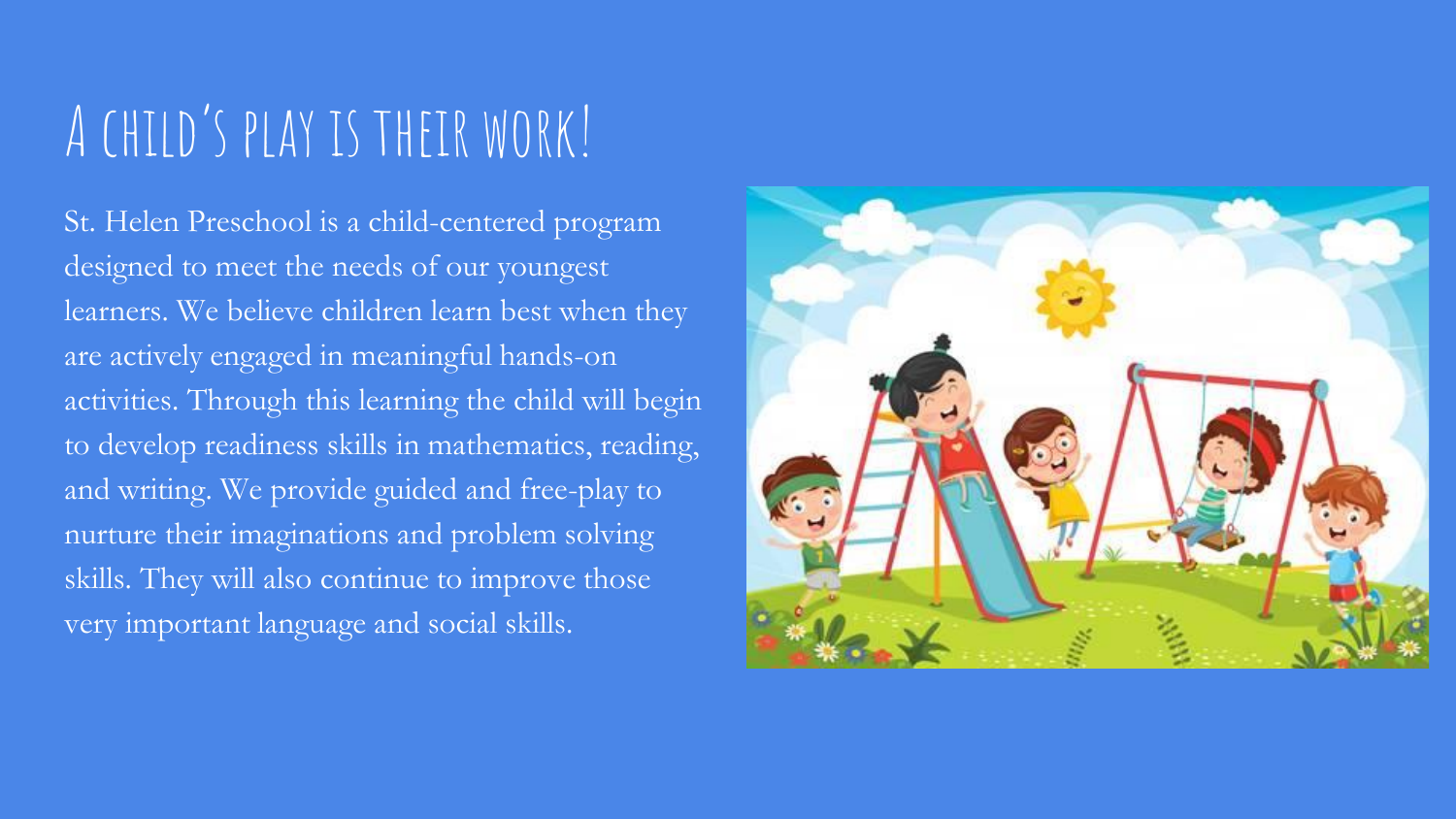#### Catholic Faith

As a unique child of God, each child will be applauded for their own talents. We have daily prayer and weekly religion classes where we share the values and beliefs of our Catholic faith with our students.

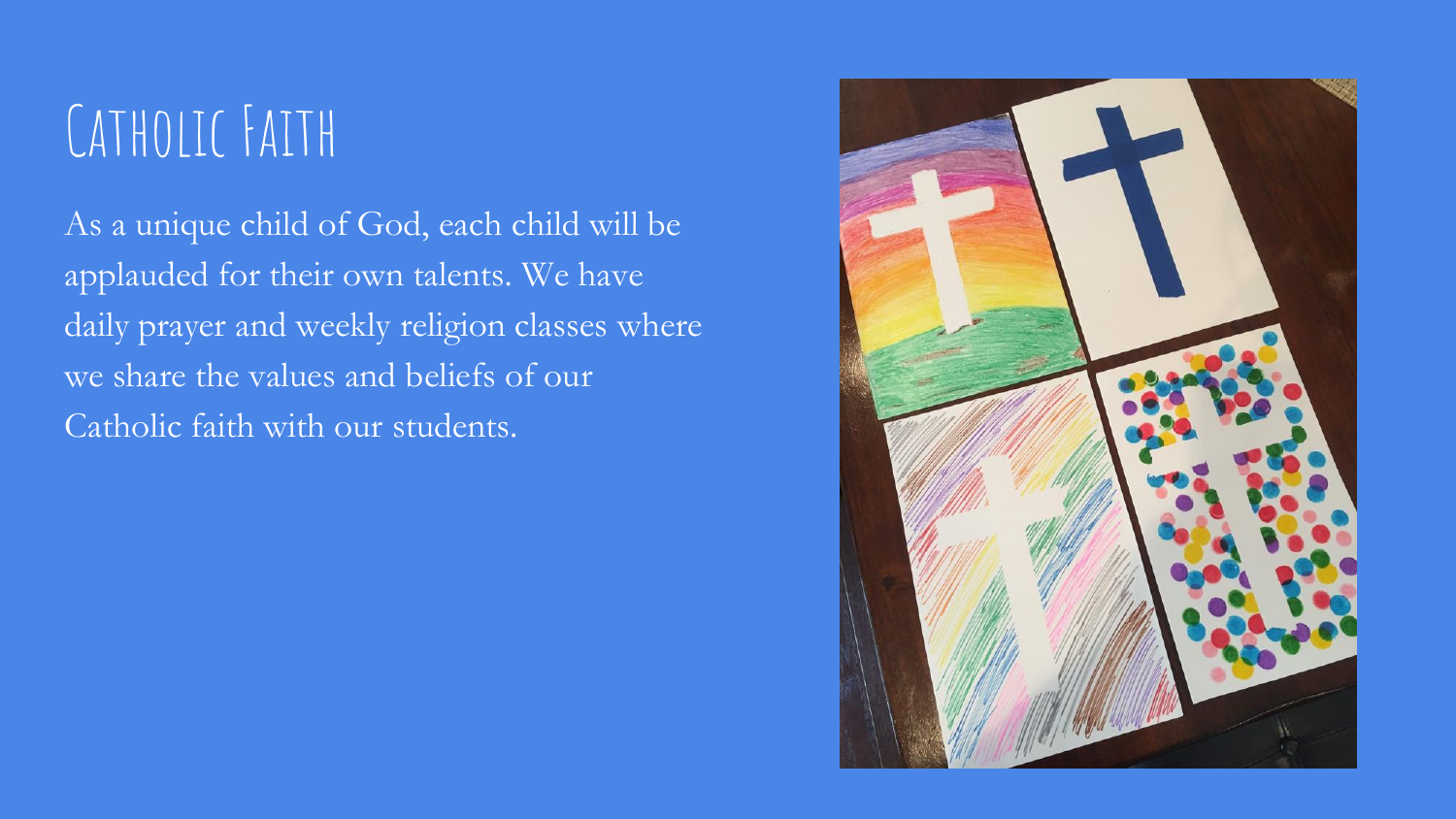#### Classroom Management

We help children gain self-control over their actions by guiding them toward acceptable behavior. They begin to learn to accept responsibility for their actions. We create rules together as a class to help the children take ownership of their environment. We want them to build their confidence and self-esteem while learning how to manage rules and expectations. We emphasize redirection but acknowledge sometimes there will be a loss of privilege or activity.

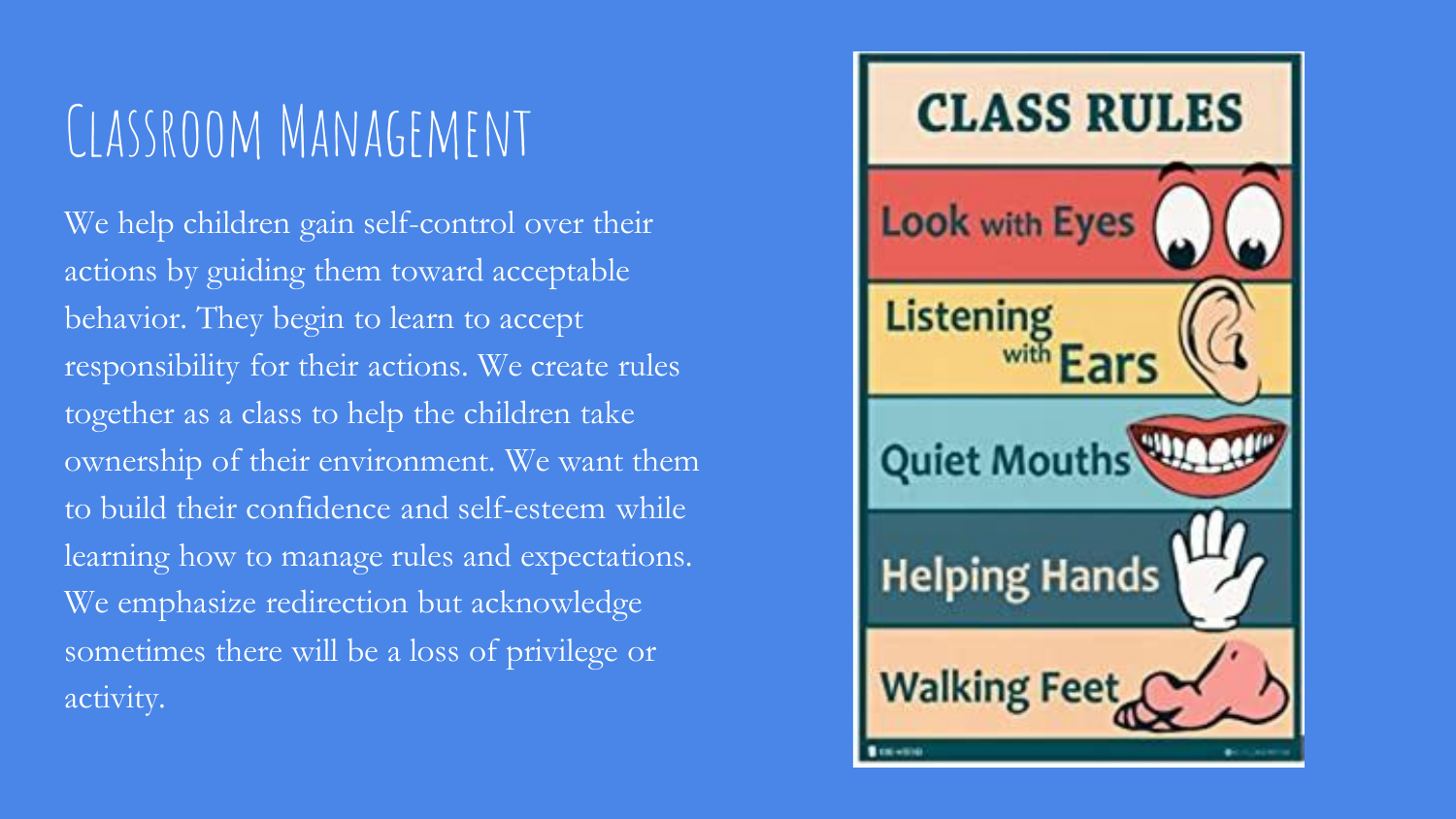# So how does this look during COVID times?

By following the guidelines set forth by the Archdiocese, the children will still have the opportunity to play, create, and explore while in our classrooms.

\*Children will need to wear a **mask** while inside the building at all times. Please have spare masks in their backpacks just in case!

\*Children will be able to interact with each other at a **safe distance**.

\*Centers will still be available for exploration- they will just look at little different this year.

\*Lunch time will still be enjoyed in the classroom with **children safely distanced.**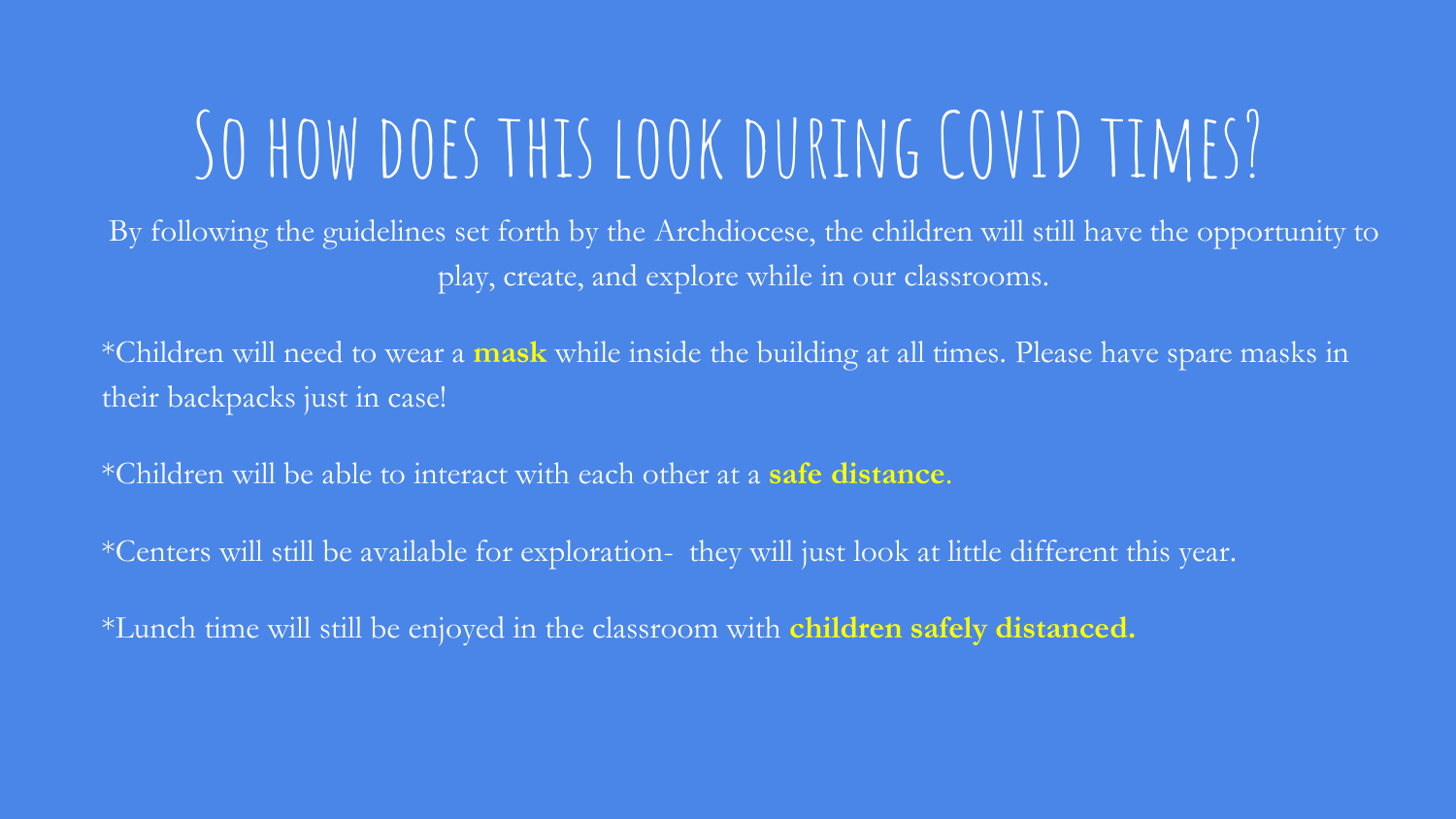### Centers during COVID times

- Blocks will be divided so that children have a fresh set to build with.
- -Dramatic play will still be open just with no soft toys or dress-up clothes.
- Children will access centers in assigned groups. Newly sanitized materials will be brought into the center for the next group.
- -Manipulatives will be divided into individual bags accessible to children.

-The children will have their own **individual bin of supplies** that they will be able to access throughout the day. **These items will not be shared**. As the children move through the classroom used materials will be set aside to sanitize.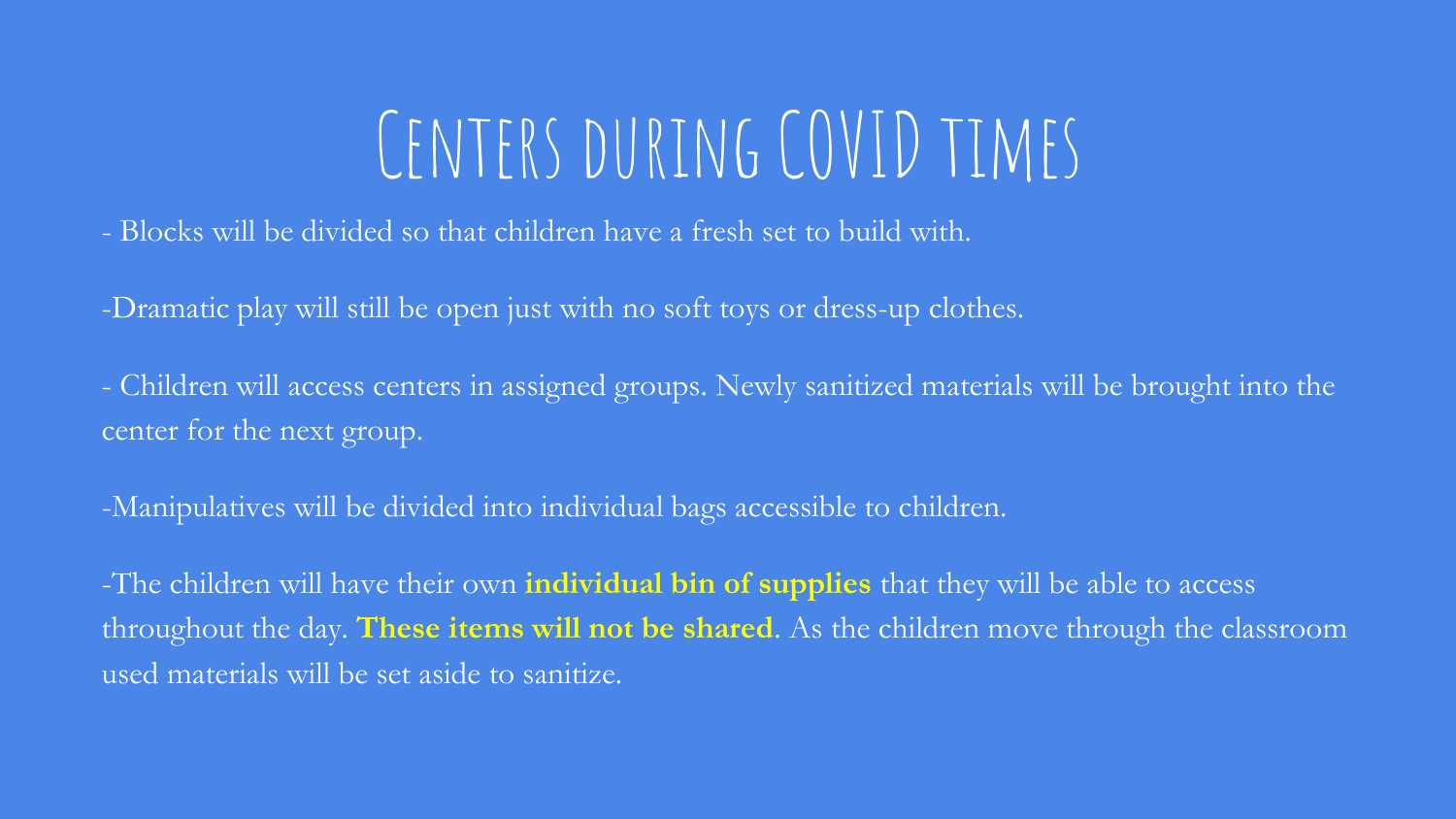# LARGE GROUP TIME

We will still have our **traditional morning meetings and story times** but with a twist. We no longer have carpets in the classroom so children will be in their **assigned chairs** (which they will use for everything!) but not necessarily at the tables. Chairs will be moved around to maximize teacher instruction. Yoga mats may be used in some rooms for the child to have **their own special space**.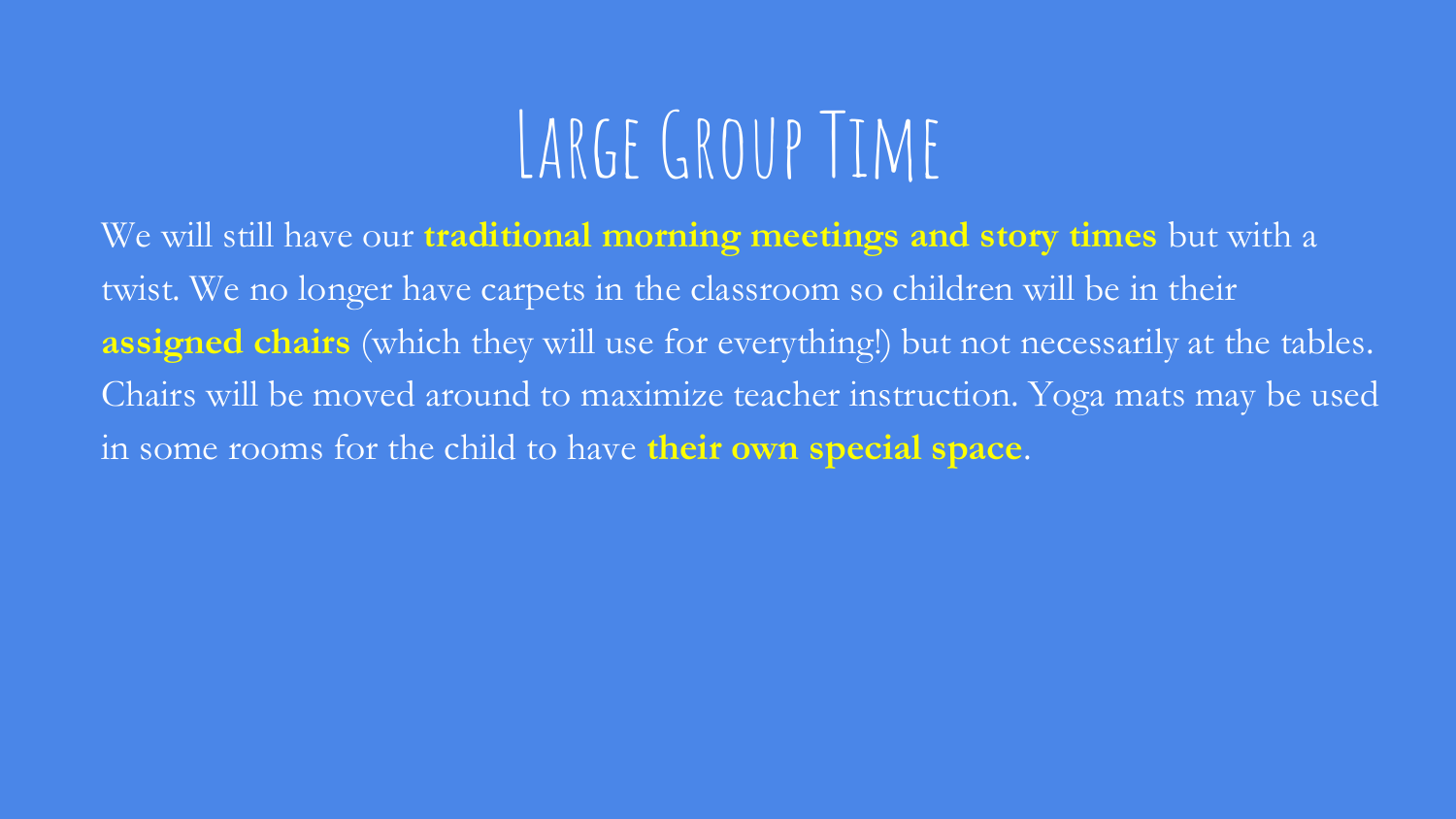

**Spanish, music, and yoga will now take place in the classroom.** The specials teachers will be masked and will adjust their programs to meet the requirements set forth by the Archdiocese.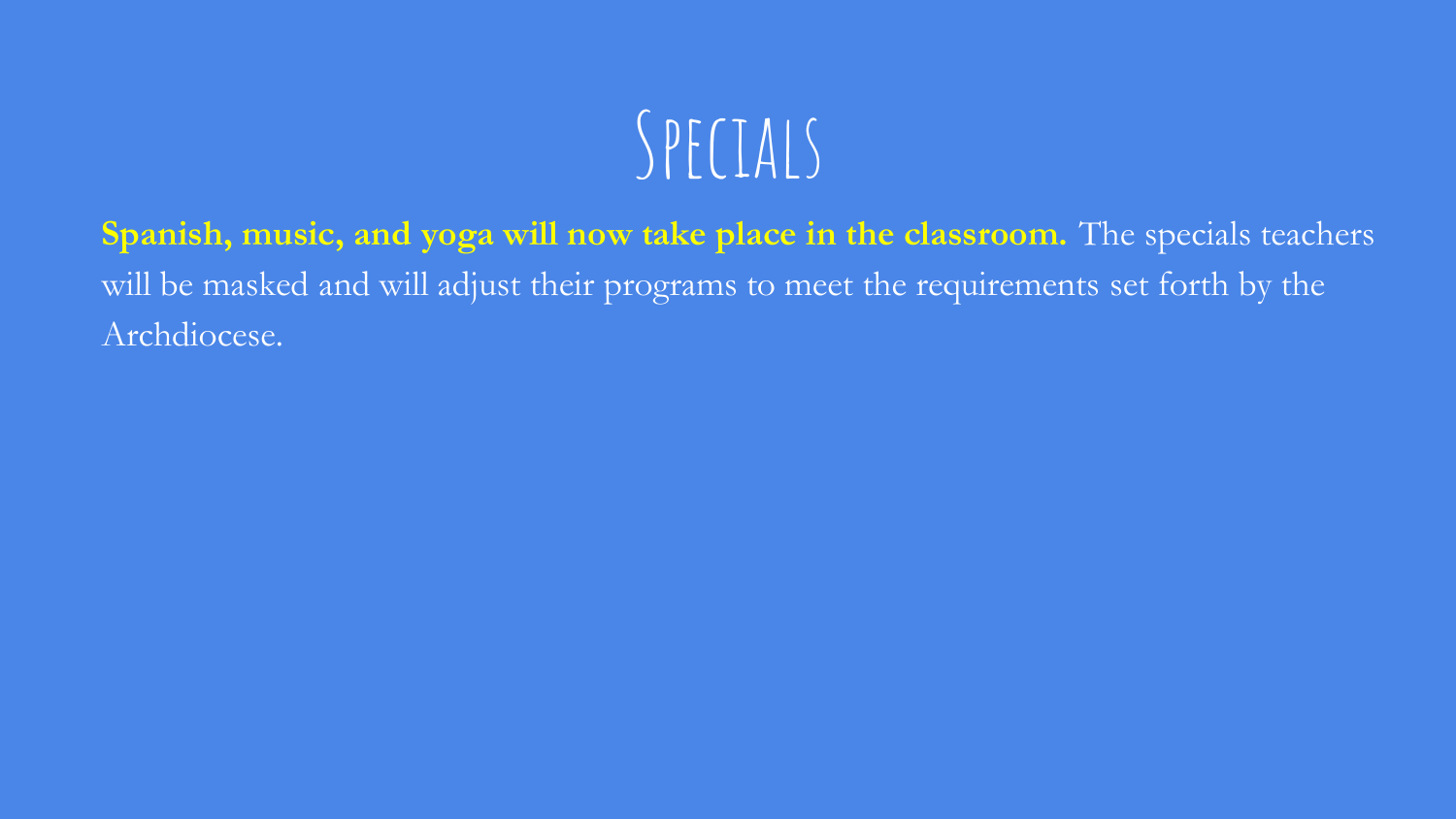# OUTDOOR TIME

We will still have our traditional recess time. Every class will have their own individual time to play on the playground. **Children will be able to take their masks off as long as they stay socially distanced.** Each classroom will have its own set of outdoor materials that will be sanitized daily. The playground structure will be available for the children to play on once a schedule is finalized. We will also be taking neighborhood walks to maximize our outdoor time.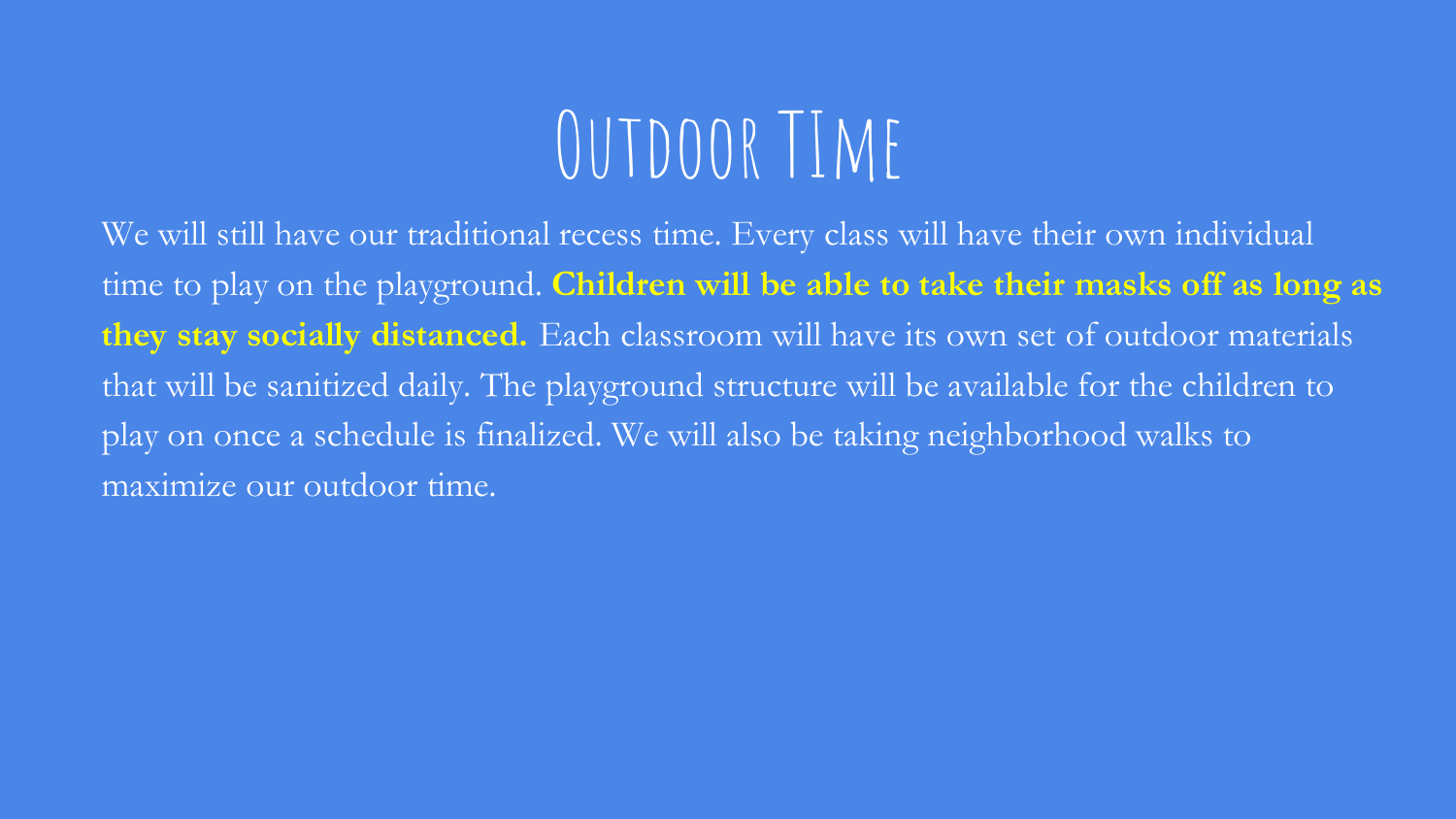# EATING TIME

Children will be distanced during our eating times but they will still be able to engage with one another. Some children may be at tables while others may have picnics on the floor (utilizing a yoga mat or other easily-cleaned "picnic blanket"). Teachers will be creative in their execution of these very popular times.

Lunch will be served in the classroom. You still have the option to purchase hot lunch if you wish.

**We will not be able to assist children with opening their snacks or lunches for this school year.** Please make sure your child is able to open their snack/lunch items on their own prior to the first day of school.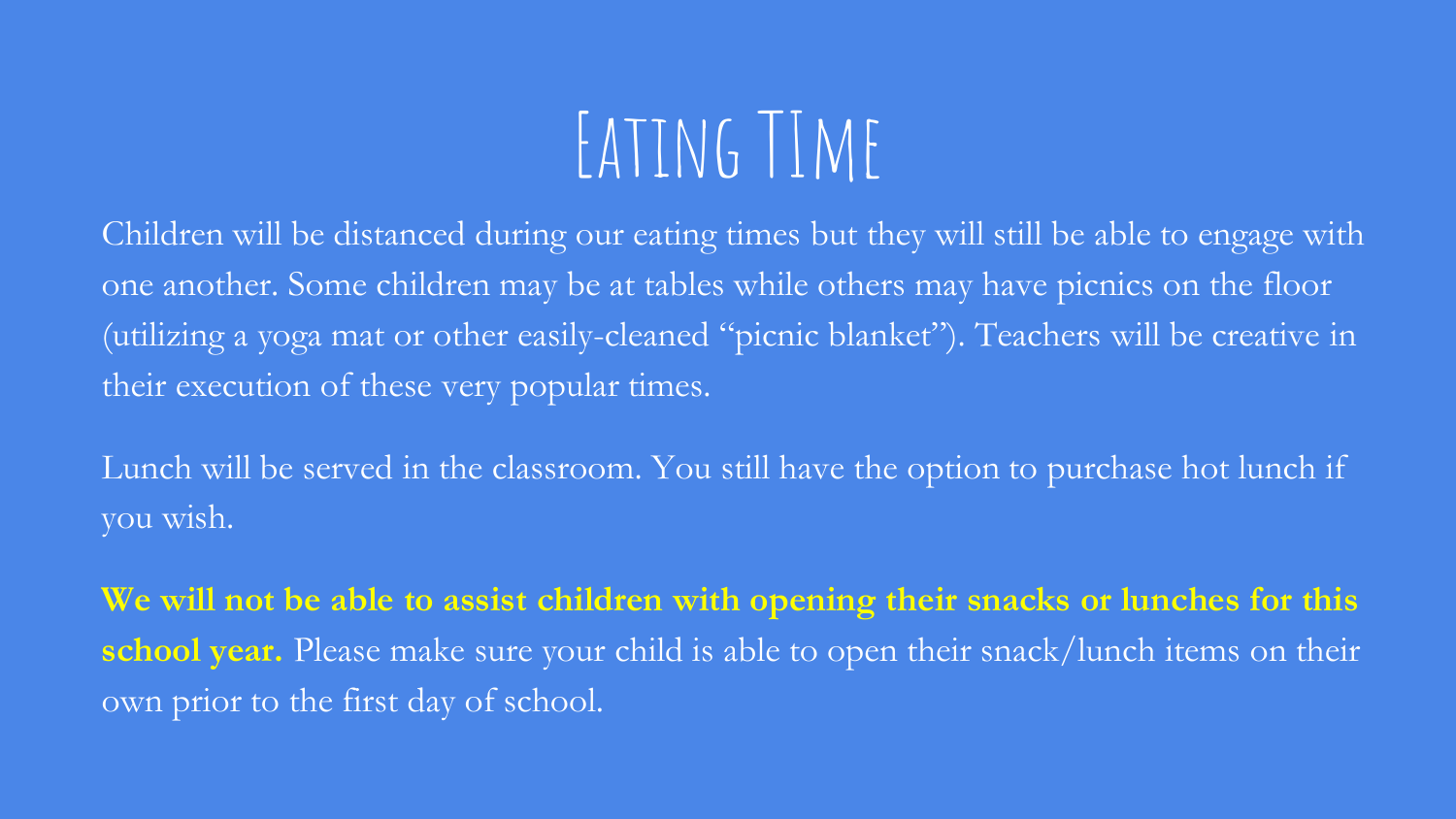# SNACKS

Prior to COVID, families would be sent home with a snack schedule and bring snacks to share with the entire class on their assigned day. Unfortunately, that will not be the case this year. Your child will bring a daily snack just for themselves. Please have the snack labeled and not in their lunch bag.

#### **2020-2021 Snack List**

\*Fresh fruit & veggies \*Crackers \*Veggie straws \*Applesauce (pouch only please) \*Pretzels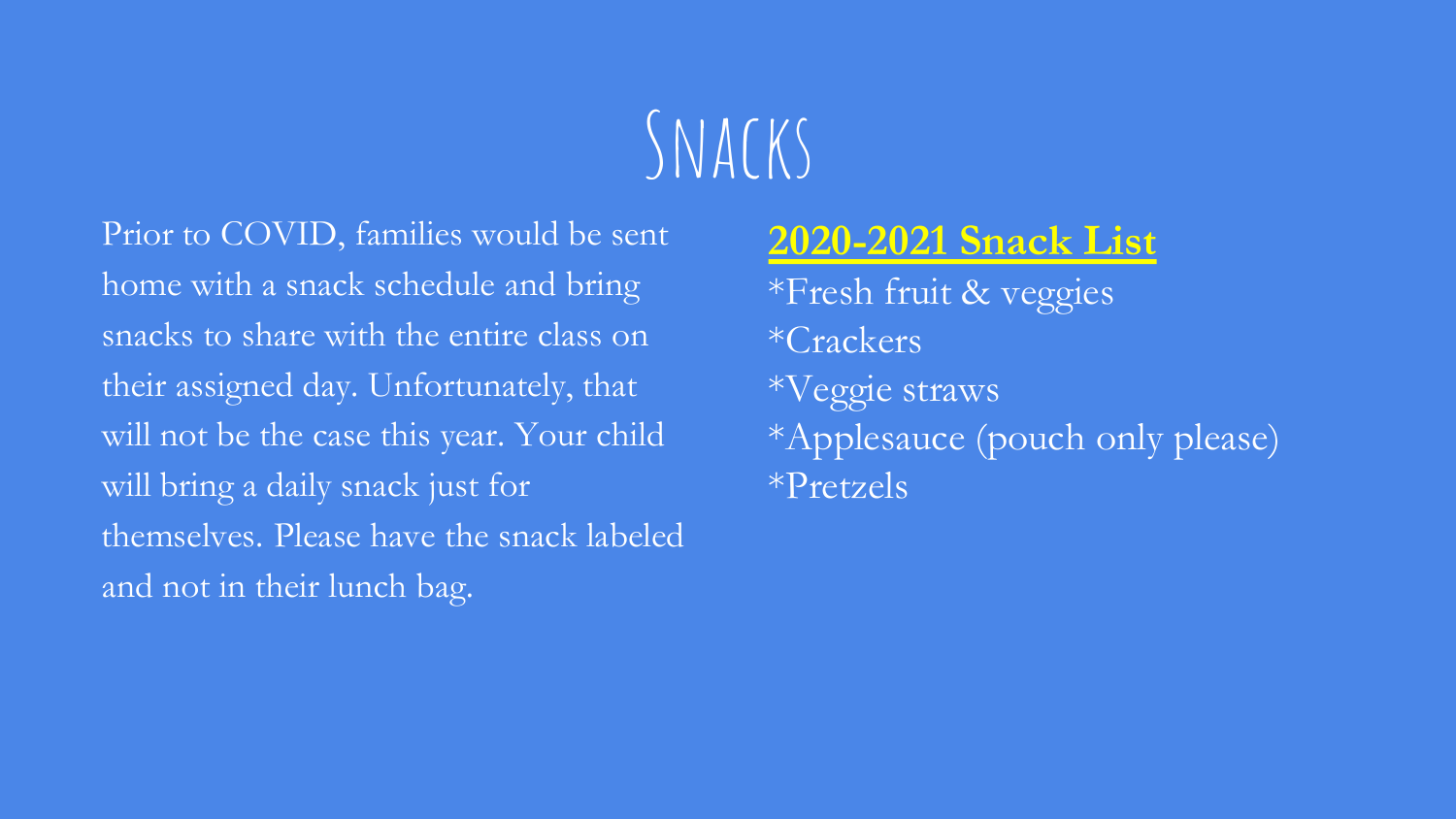# NAP TIMF

If your child stays for the full day they will have rest time after lunch. Children will be able to sleep with their masks off. They will be spread out throughout the classroom and kept head to toe.

**Travel size pillows** and **small blankets** will be allowed during naptime. Unfortunately, we cannot allow loveys or stuffed animals from home this year.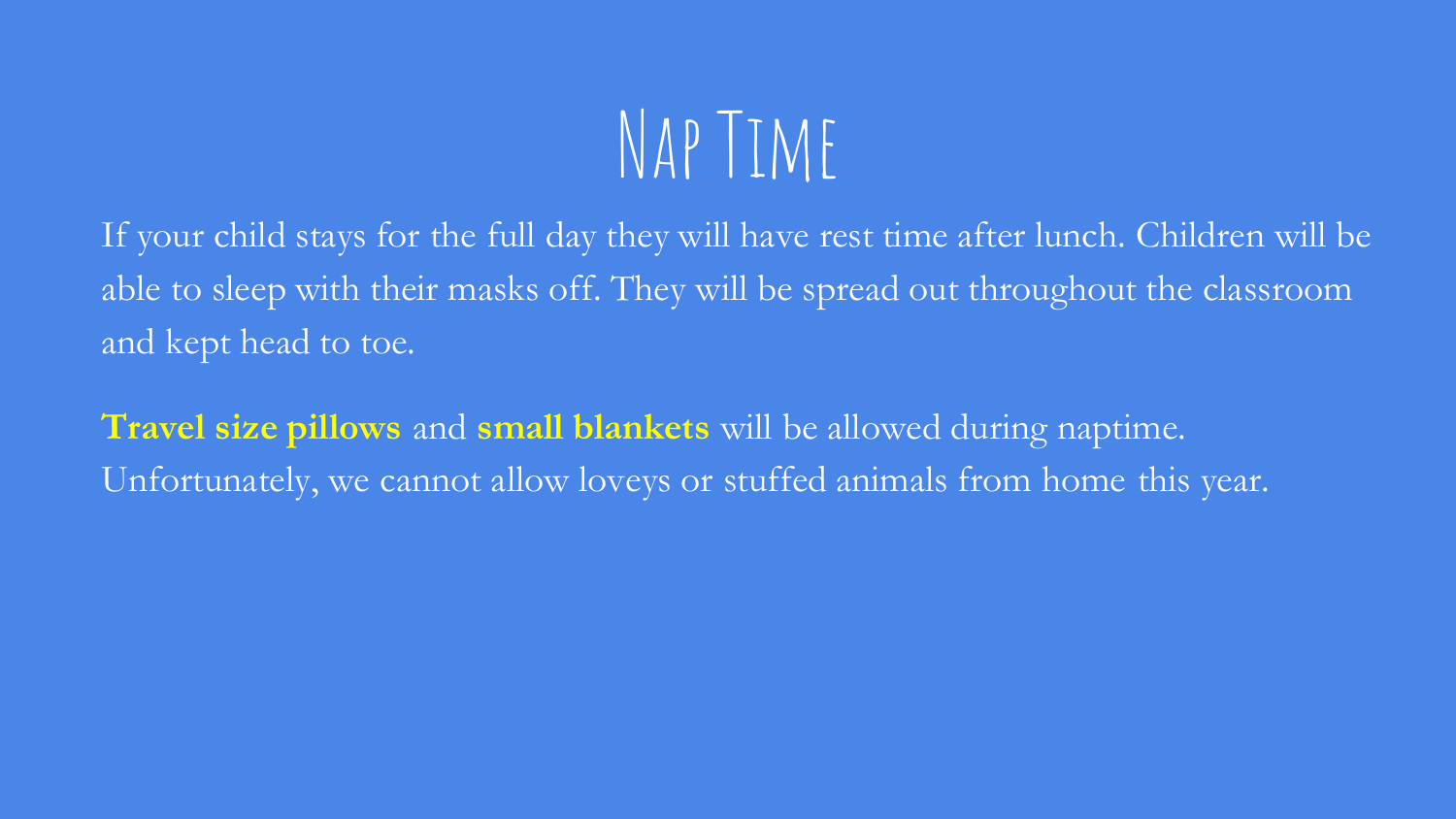### Bathroom Breaks

Classes will have assigned bathroom times. Children will also be able to use the bathroom as needed throughout the school day.

Bathrooms will be sanitized throughout the day by our maintenance staff.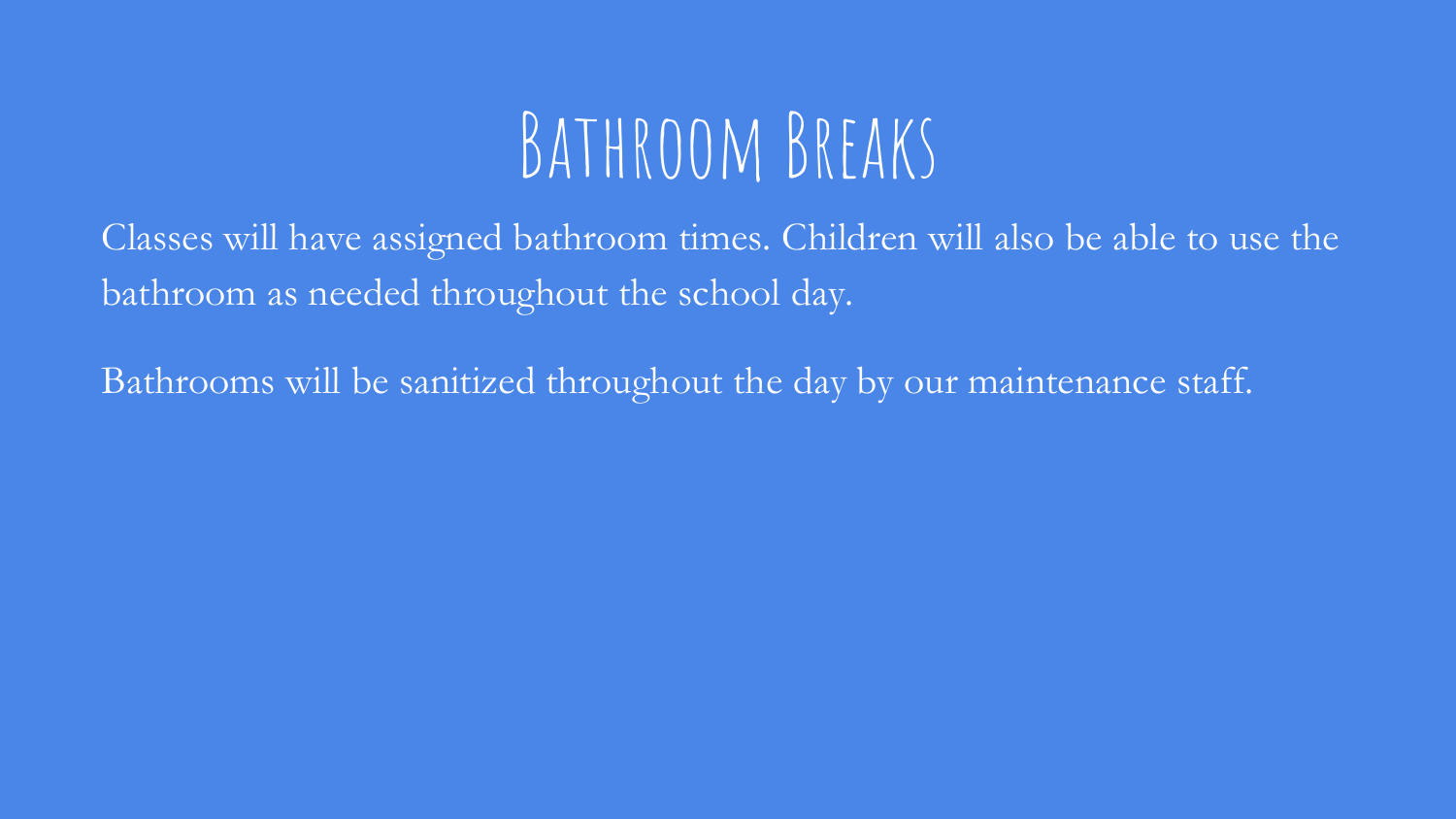#### BATHROOM BREAKS

#### **YOUR CHILD MUST BE FULLY POTTY TRAINED PRIOR TO THE FIRST DAY OF SCHOOL.**

Please make sure your child is able to easily undress to use the bathroom (avoid outfits with a lot of layers, hard-to-undo buttons etc.) and that they are able to get on/off the toilet without assistance. **We will not be able to assist them with undressing or getting on/off the toilet this year.**

In the event that your child has an accident **we will not be able to provide handson assistance.** We will be able to give verbal instructions.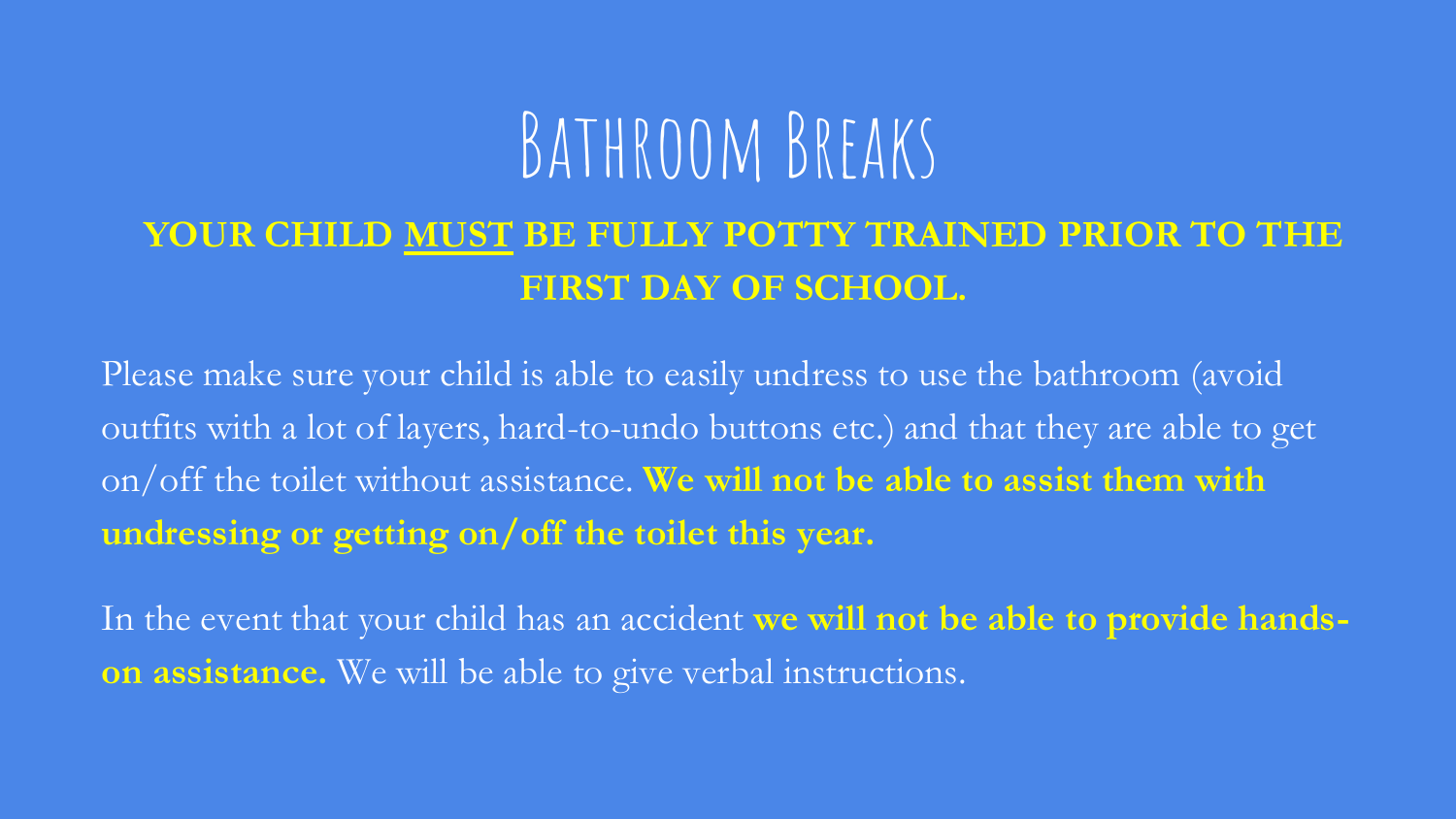## How Can You Help?

**We always emphasize independence in preschool but this year it is more important than ever!**

- Help your child become comfortable wearing a mask inside. We are so used to wearing them on errands but maybe try during a movie at home or playtime. Make it fun and positive!
- Talk about the importance of social distancing (staying in your bubble) and how they can help keep everyone safe
- **Practice, practice, practice!** Have your child practice opening their snack/lunch. Practice the drop-off routine where goodbyes are said in the car. Practice going potty 100% on their own.